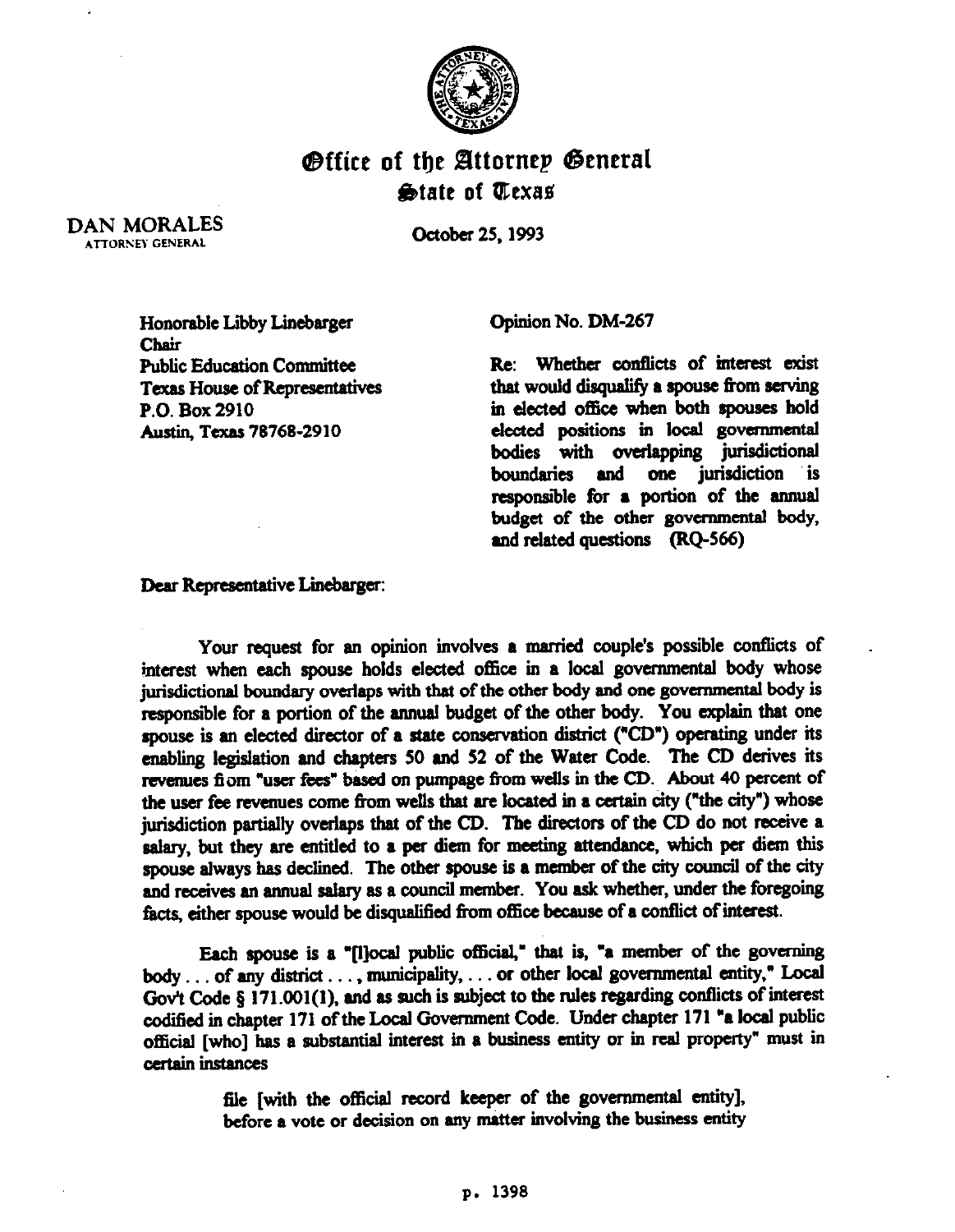or the real property, an affidavit stating the nature and extent of the interest and . . . abstain from further participation in the matter.

*Id.* § 171.004(a)(1) - (2), (b). Chapter 171 provides for disclosure and abstention but does not disqualify local public officials from office.

Your facts do not suggest that any real property interest is involved here, but you do mention that one spouse receives a salary as a city council member and that the other has declined the per diem for meetings of the CD. These facts suggest that we consider whether either spouse has a substantial interest in a business entity for purposes of chapter 171. In that chapter a "'[b]usiness entity' means a sole proprietorship, partnership, firm, corporation, holding company, joint-stock company, receivership, trust, or any other entity recognized by law." *Id.* § 171.001(2). "[A] person has a substantial interest in a business entity if: ... funds received by the person from the business entity exceed 10 percent of the person's gross income for the previous year." *Id. 5* 171.002(a)(2). Therefore, the city council member spouse has a substantial interest in a business entity if the city is a business entity and if the money received from the city exceeds 10 percent of that spouse's income last year. Further. if the city council member has a substsntial interest in a business entity by virtue of the salary from the city, then the other spouse also has a substantial interest in a business entity because of that person's marital relationship to the council member. See id.  $\S$  171.002(c) (local public official has substantial interest if person related to that official in first degree of consanguinity or affinity has substantial interest).

There is no precedent on whether a city is a business entity for purposes of chapter 171. In Attorney General Opinion JM-852 (1988) we concluded by application of the rule of ejusdem generis to the definition of "business entity" in section  $171.001(2)$  that a state university is not included within that definition as "any other entity recognized by law" because it is a public entity and its purpose is not to produce financial benefits for private persons. Attorney General Opinion JM-852 at 3-4. The same rule of construction shows that a city is not a "business entity." A city is, rather, "[a] political entity or subdivision for local governmental purposes." BLACK'S LAW DICTIONARY 244 (6th ed. 1990). We conclude, therefore, that neither spouse has a substamial interest in a business entity under chapter 171 by virtue of one spouse's salary income from serving as a member of the city council. Nor do any of the other facts you have offered suggest any substantial interest in a business entity that would invoke the application of chapter 171.

You ask whether the spouse that is a director of the CD may accept the per diem. We see no reason under the facts you have given that the director spouse should not accept the per diem.

You also ask what restrictions apply if the spouse who is a director of the CD also is an employee of a conservation and reclamation district. Your question raises the issue of dual office holding. Article XVI, section 40 of the Texas Constitution prohibits the holding by one person of "more than one civil office of emolument." The constitutional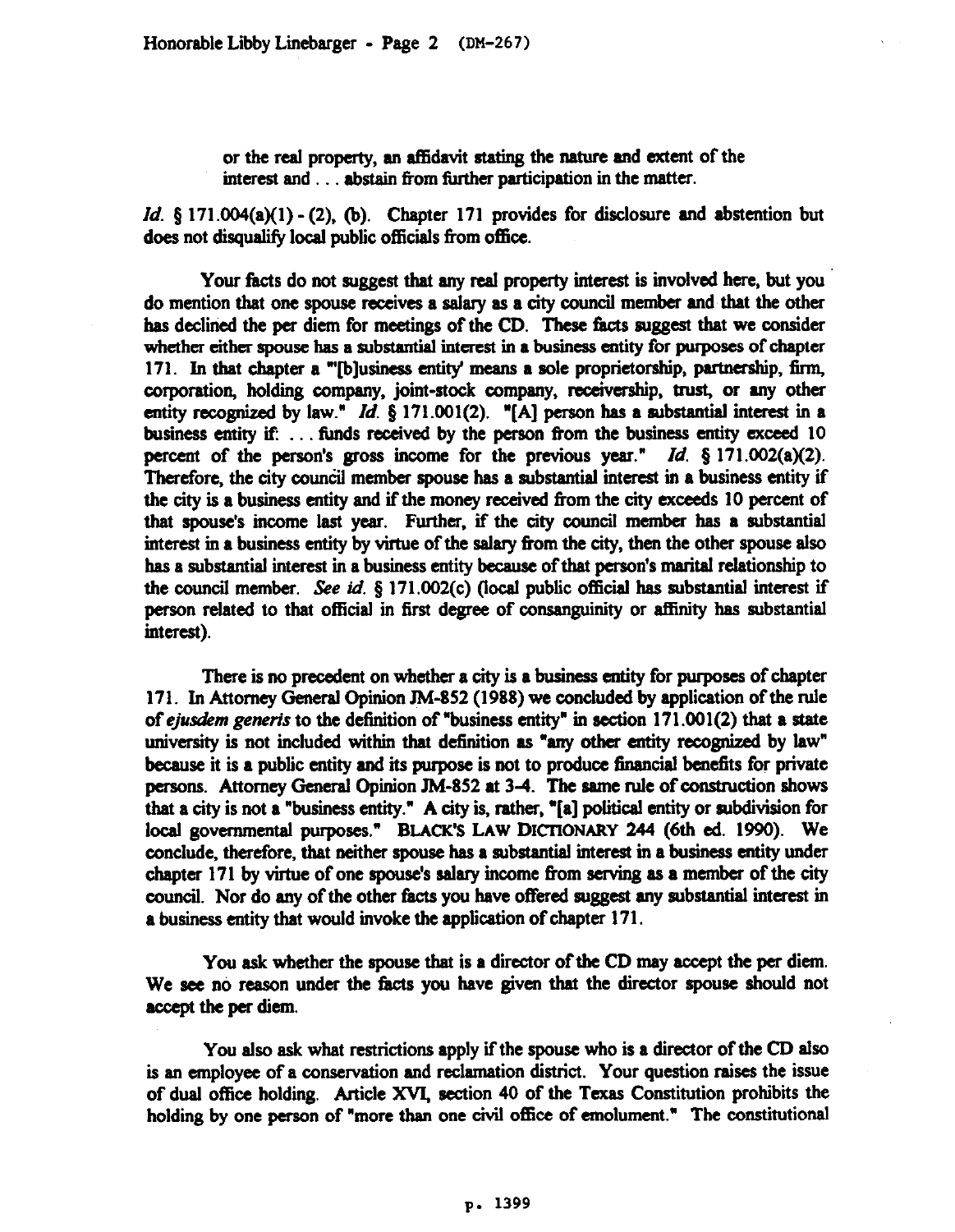prohibition against dual office holding thus generally would apply under these facts only if both the position at the conservation and reclamation district and the directorship of the CD are "civil offices of emolument." You do not present us any details concerning the nature of the CD directofs "employment" at the conservation and reclamation district, so we accept as fact that the position at the conservation and reclamation district is an employment and not a "civil office." See Aldine Indep. Sch. Dist. v. Standley, 280 S.W.2d 578,583 (Tex. 1955) (decisive factor distinguishing public officer from public employee is "whether any sovereign function of the government is conferred upon the individual to be exercised by him for the benefit of the public largely independent of the control of others") (quoting *Dunbar v. Brazoria County*, 224 S.W.2d 738, 740-41 (Tex. Civ. App.--Galveston 1949, writ ref'd), with emphasis supplied by *Aldine* court). Under these circumstances, the prohibition of article XVI, section 40, against dual office holding does not apply to the spouse who is a director of the CD and an employee of a conservation and reclamation district.

Another potential bar to dual office holding is the common-law doctrine of incompatibility. See State ex rel. Brennan v. Martin, 51 S.W.2d 815, 817 (Tex. Civ. App.-San Antonio 1932, no writ) (statement of doctrine). In general, incompatibility may arise when one person serves as an officer for two different governmental entities, or when one person serves as an officer and employee for the same governmental entity. See Attorney General Opinion JM-203 (1984) at 7-11. *But see* Attorney General Opinion JM-1047 (1989) at 5-6 (incompatibility prevents one person from serving as justice of peace and as jailer in same county). Because we do not have any details concerning the nature of the CD director's employment at the conservation and reclamation district, we cannot determine whether the two positions are incompatible.

Finally, you ask what possible conflicts of interest there are regarding voting on issues germane to either governmental body by either official. We can answer this question only by referring you generally to chapter 171 of the Local Government Code and the case law and attorney general opinions construing it. We invite you to submit a new request if you have a particular issue you wish us to consider in this regard.